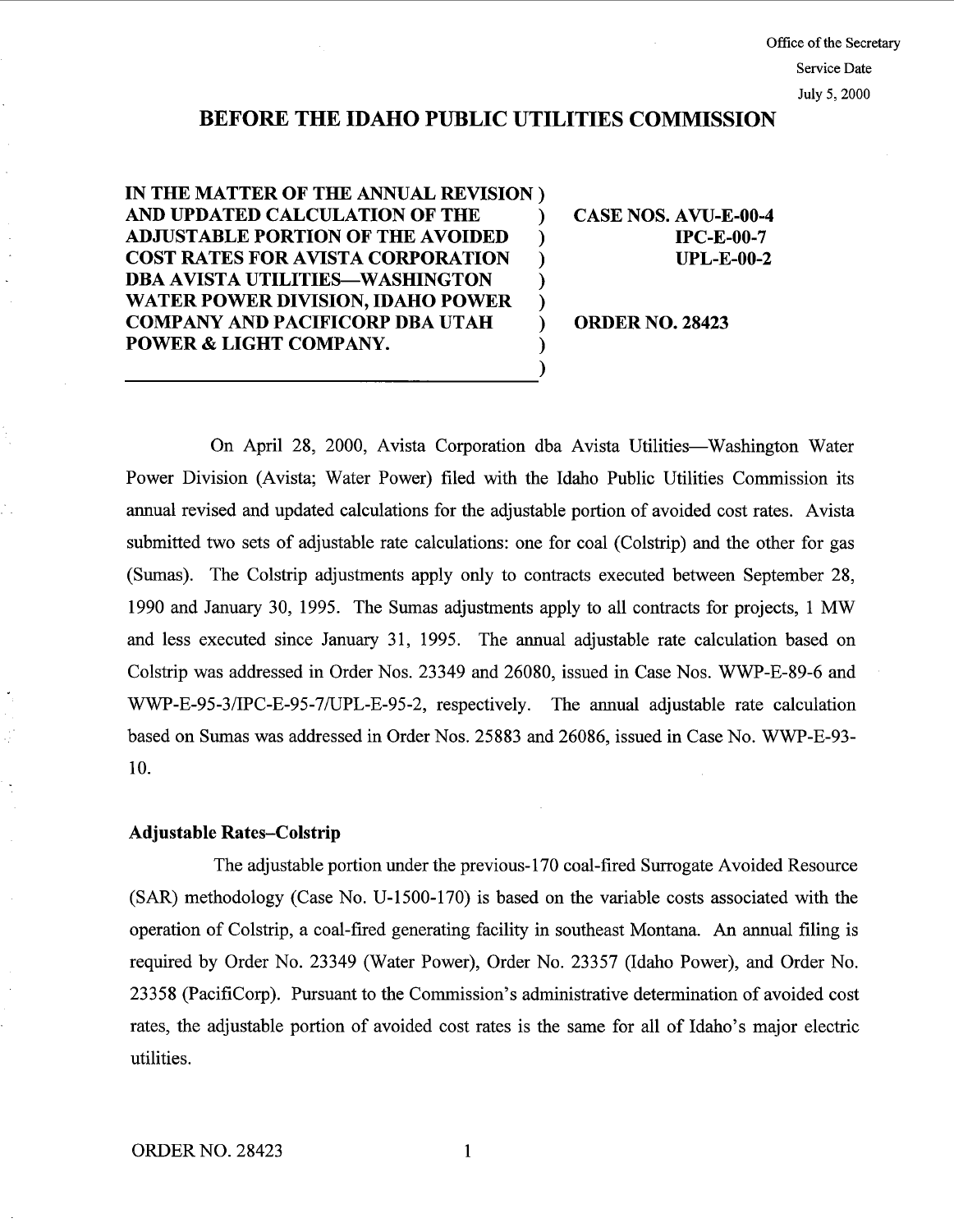By Order No. 23738 issued in Case Nos. WWP-E-89-6, IPC-E-89-11 and UPL-E-89-5 issued June 17, 1991, the Commission approved the methodology utilized by Water Power (now Avista) in annual Colstrip adjustable avoided cost rate submittals. The Commission indicated that future adjustable rate updates would require only a single filing by Water Power with copies and party status provided to Idaho Power and PacifiCorp. The Commission directed that all applications for future or subsequent annual updates be filed by June 1 with the effective date for the new adjustable rate to be July 1. Under the established practice, the revised updated calculations set forth in Avista's April 28, 2000 filing are recognized as being submitted also for approval for Idaho Power and PacifiCorp dba Utah Power & Light Company.

Avista represents that the Colstrip adjusted avoided cost rate calculated on actual 1999 costs changed from 8.86 mill/kWh to 10.51 mill/kWh. Coal costs increased 22.85% from \$6.96/MWh to \$8.55/MWh. Variable O&M costs decreased 1.35%. Generation increased 0.152%.

#### Adjustable Rates-Sumas

By Order Nos. 25883, 25884 and 25882 issued in Case Nos. WWP-E-93-10, IPC-E-93-28 and UPL-E-93-3/UPL-E-93-7 on January 31, 1995, respectively, the Commission determined that the adjustable portion of avoided cost rates for future projects should be based on annual average gas prices indexed at Sumas, Washington. The purpose of including an adjustable component in the avoided cost rates is to capture annual changes in natural gas fuel costs. Under the Commission approved SAR avoided cost methodology, the adjustable portion of avoided cost rates is the same for all of Idaho's major electric utilities and an annual filing is required.

Water Power (now Avista), in consultation with the Commission Staff, devised a methodology for making annual adjustments, which was accepted by the Commission in Order No. 26135 in Case Nos. WWP-E-95-3/IPC-E-95-7/UPL-E-95-2. As reported by Avista in its annual filing of April 28, 2000, the 1999 annual average gas price indexed at Sumas, Washington was \$2. 15/mmBtu resulting in an increase of \$0.54/mmBtu. The previously approved base gas price of \$2. 26/mmBtu plus the \$0.54/mmBtu increase results in a gas price of \$2.80/mmBtu for 2000-2001 year. This by Staff's calculation, equates to an SAR fuel cost of 20.58 mills/kWh as used in the model. The difference in the Sumas average price and the new base gas price is the

 $\overline{2}$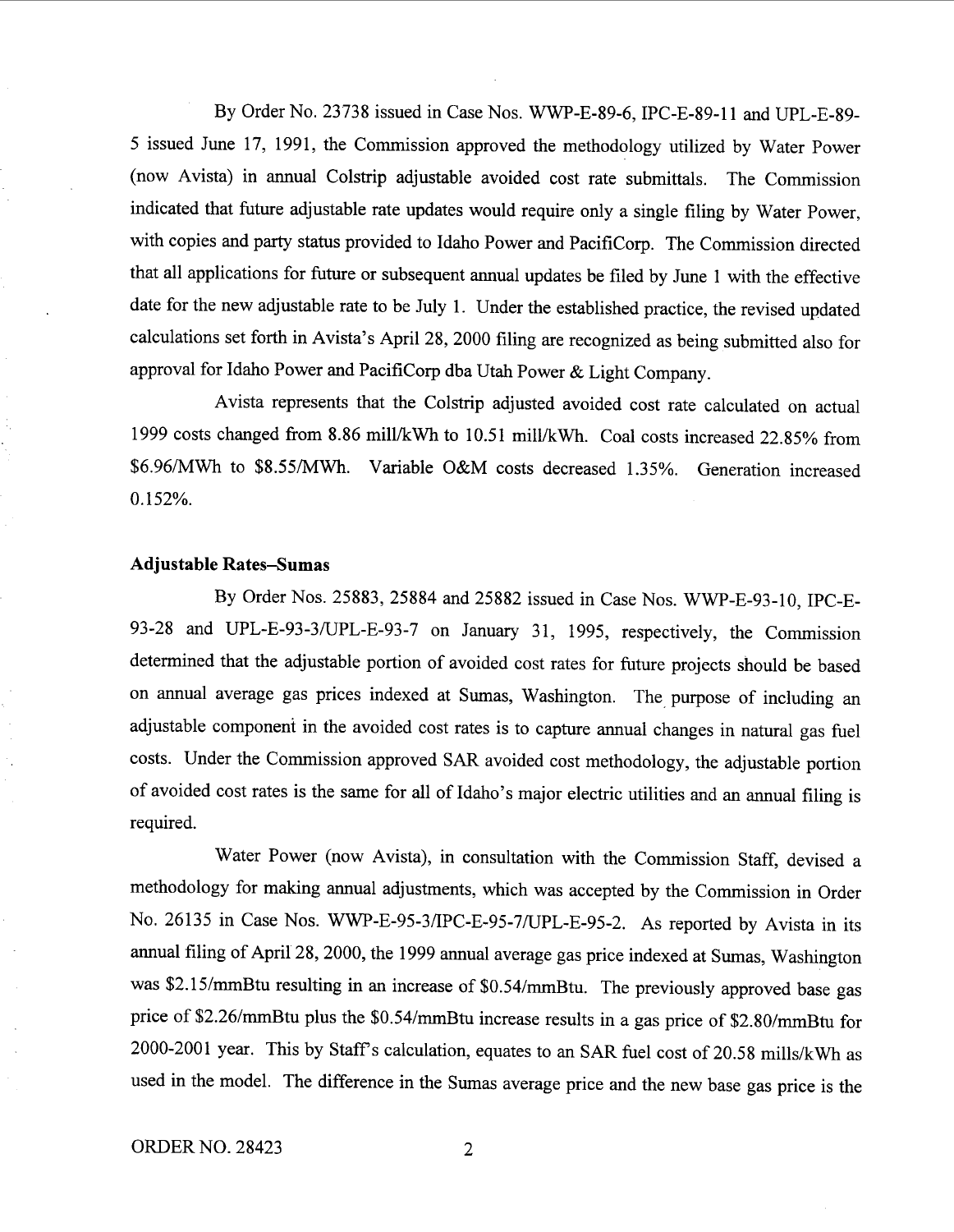result of a timing difference and the use of a trailing average. A proposed schedule of revised rates and a detailed sheet of variables for each utility was prepared by Staff and reviewed by the utilities. As reflected in letters filed with the Commission, all utilities concur with Staff s variable adjustment calculations.

## COMMISSION FINDINGS

The Commission has reviewed and considered the filings of record in Case Nos. AVU-E-99-3, IPC-E-99-5 and UPL-E-99-2. We find that the accuracy of the variable rate methodology figures submitted by Avista in this case has not been challenged

The Commission notes that pursuant to comments filed in last years docket for the adjustable rate revision a separate generic electric docket (GNR-E-99-1) was established as a place marker for further investigation into the continued reasonableness of using actual Colstrip variable operating costs for determining the adjustable portion of avoided costs for the specific generation of existing contracts utilizing same. Also to be explored in that case was the availability of a reasonable and acceptable substitute or index, the use of which would result in an avoided cost rate as defined in Sections 201 and 210 of the Public Utilities Regulatory Policies Act of 1978 (PURPA) and the implementing Rules and Regulations of the Federal Energy Regulatory Commission. The Commission is apprised that the established docket remains active and continues to be used for discovery purposes. We find that it is reasonable to continue with the existing methodology until such time as a factual record is developed supporting a change in methodology, including a determination as to whether the variable rate methodology can be changed independent of the fixed rate.

The methodology that this Commission has approved for determining the variable components of the avoided cost rate is a relatively simple arithmetic recalculation. We find based upon our review of the calculations of both the Colstrip and Sumas updates, that the resulting adjustable rates are fair, just and reasonable. Attached to this Order as Appendices A B and C are the tables showing the adjustable rates as updated by Avista's filing for Avista, Idaho Power and PacifiCorp, respectively.

3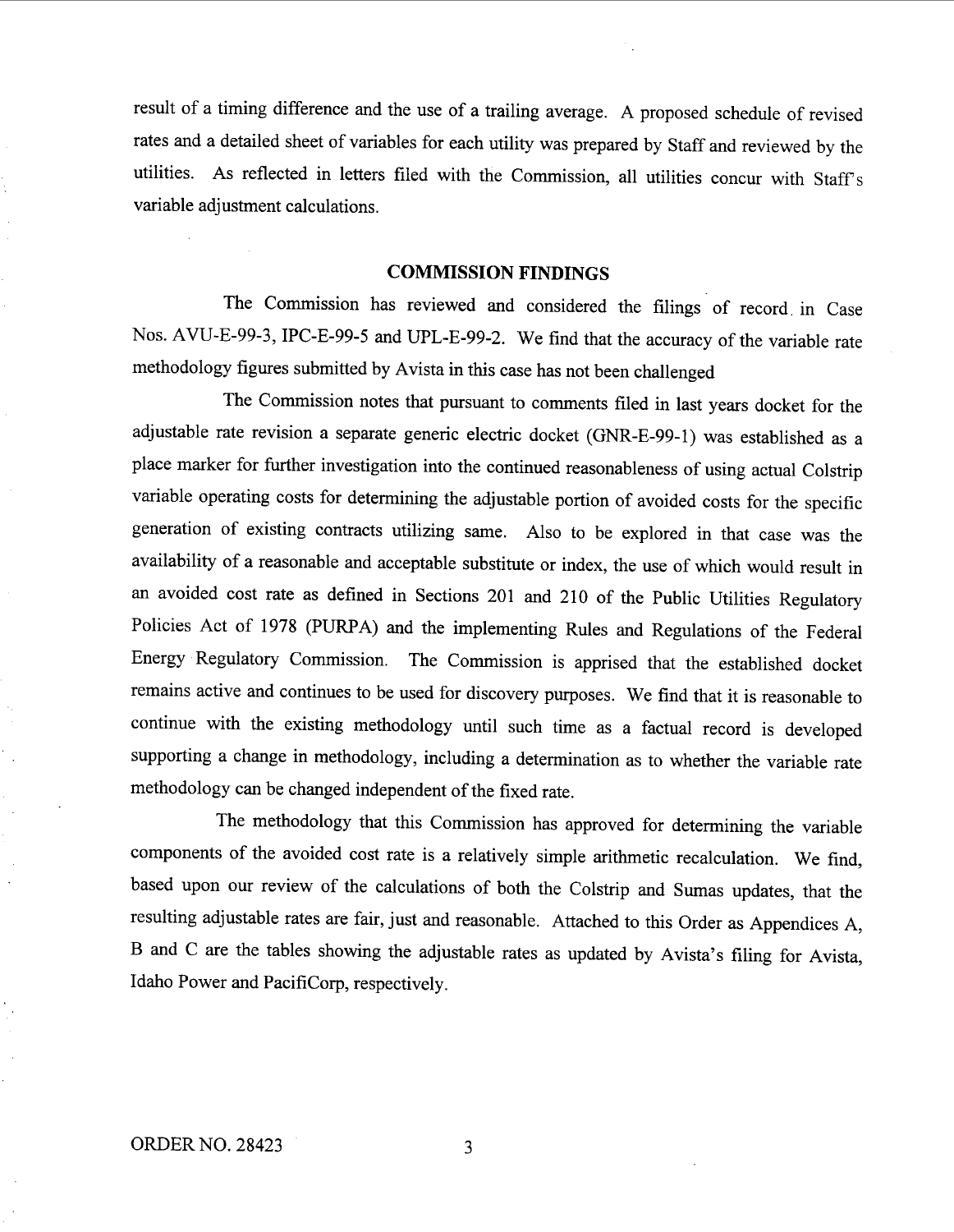## CONCLUSIONS OF LAW

The Idaho Public Utilities Commission has jurisdiction over A vista Corporation dba Avista Utilities-Washington Water Power Division, Idaho Power Company and PacifiCorp dba Utah Power & Light Company, electric utilities, pursuant to the authority and power granted it under Title 61 of the Idaho Code, and the Public Utility Regulatory Policies Act of <sup>1978</sup> (PURPA).

The Commission has authority under PURPA and the implementing regulations of the Federal Energy Regulatory Commission (FERC) to set avoided costs, to order electric utilities to enter into fixed term obligations for the purchase of energy from qualified facilities and to implement FERC rules.

### ORDER

In consideration of the foregoing and as more particularly described, IT IS HEREBY ORDERED that the Colstrip related adjustable portion of the avoided cost rate for existing contracts and the Sumas related adjustable portion of the avoided cost rates for Avista, Idaho Power and PacifiCorp dba Utah Power & Light Company are changed effective July 1, 2000, as outlined in the attached schedules.

THIS IS A FINAL ORDER. Any person interested in this Order may petition for reconsideration within twenty-one (21) days of the service date of this Order. Within seven (7) days after any person has petitioned for reconsideration, any other person may cross-petition for reconsideration. See Idaho Code § 61-626.

 $\overline{4}$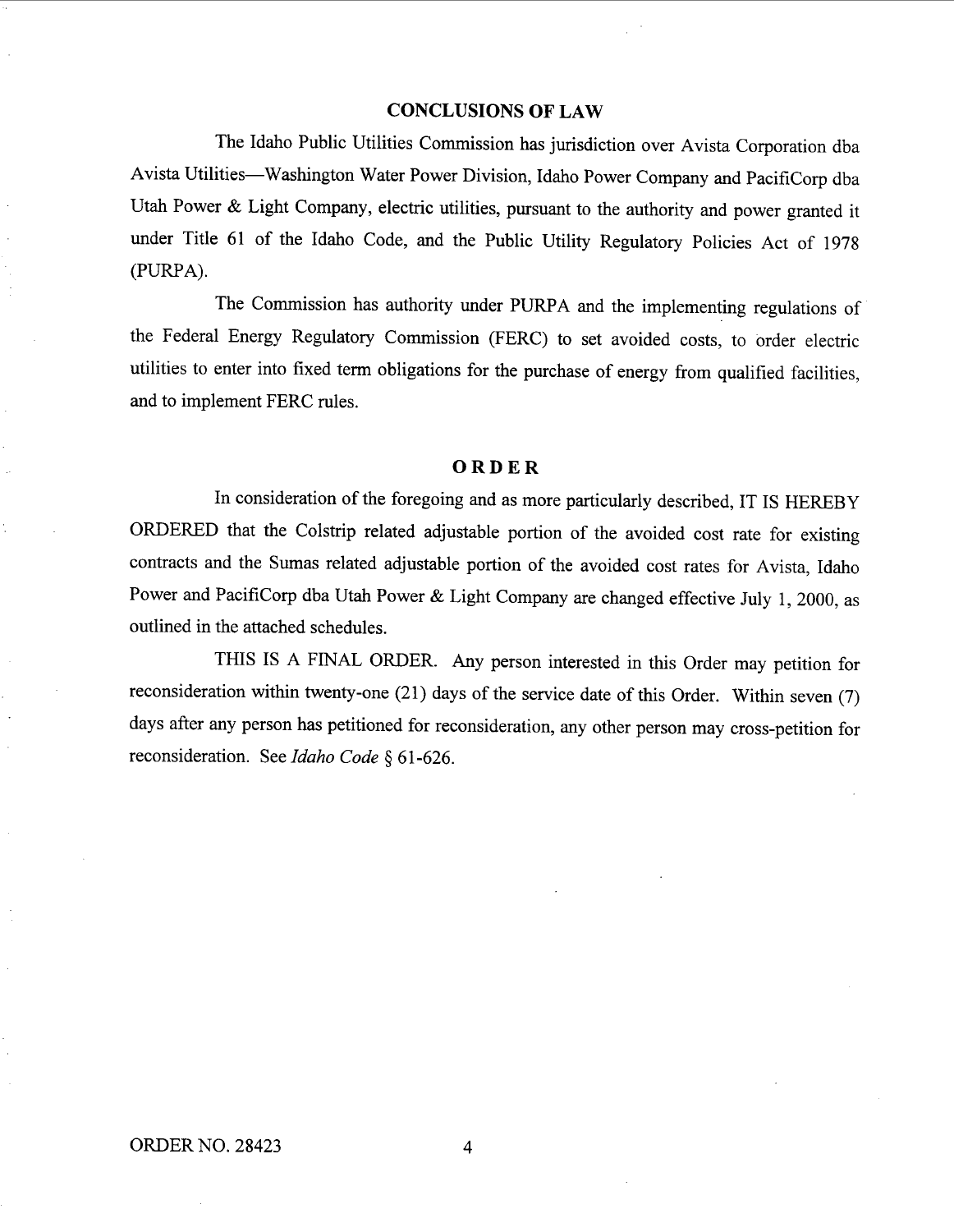DONE by Order of the Idaho Public Utilities Commission at Boise, Idaho this  $30 \times$ day of June 2000.

 $~\tilde{}$ Marsha 1 SMITH, COMMISSIONER

**COMMISSIONER** PA MDER

ATTEST:

<u>/hypna</u> Sassu

Myrna J. Walters Commission Secretary

bls/O:avue004\_ipce007\_uple002\_sw

ORDER NO. 28423

 $\mathfrak{s}$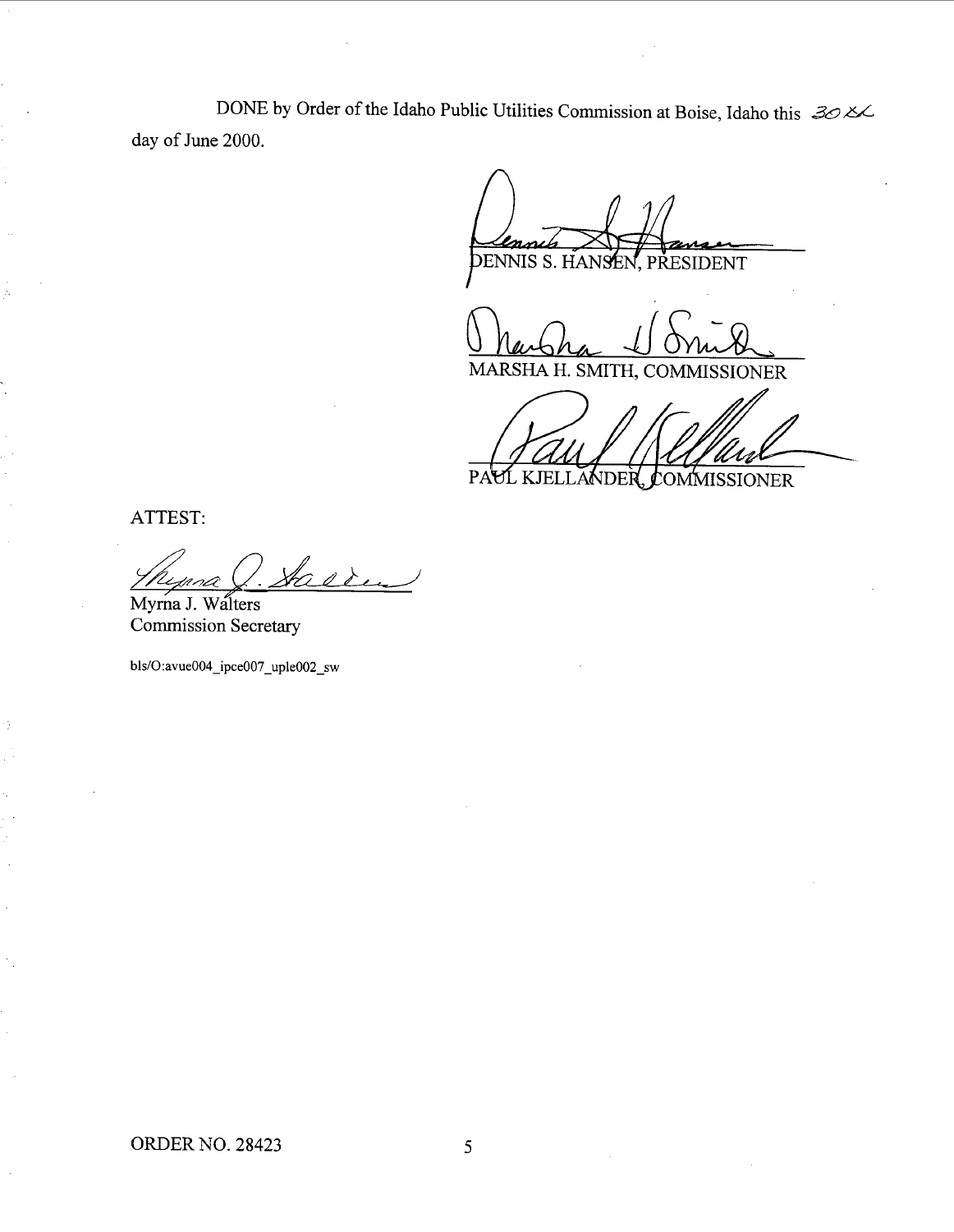# AVISTA CORPORATION AVOIDED COST RATES FOR FUELED PROJECTS

mills/kWh

|                                                                                                     |                |                                                                                        | <b>LEVELIZED</b>                          |                     |                |       |                                                                                                                | <b>NON-LEVELIZED</b> |  |  |
|-----------------------------------------------------------------------------------------------------|----------------|----------------------------------------------------------------------------------------|-------------------------------------------|---------------------|----------------|-------|----------------------------------------------------------------------------------------------------------------|----------------------|--|--|
| CONTRACT                                                                                            |                |                                                                                        |                                           | <b>ON-LINE YEAR</b> | ÷              |       |                                                                                                                |                      |  |  |
| LENGTH                                                                                              |                |                                                                                        |                                           |                     |                |       | CONTRACT                                                                                                       | NON-LEVELIZED        |  |  |
| (YEARS)                                                                                             | 2000           | 2001                                                                                   | 2002                                      | 2003                | 2004           | 2005  | <b>YEAR</b>                                                                                                    | <b>RATES</b>         |  |  |
|                                                                                                     |                |                                                                                        |                                           |                     |                |       |                                                                                                                |                      |  |  |
| 1                                                                                                   | 24.74          | 25.86                                                                                  | 27.02                                     | 28.24               | 29.51          | 30.83 | $2000 -$                                                                                                       | 24.74                |  |  |
| $\boldsymbol{2}$                                                                                    | 25.28          | 26.41                                                                                  | 27.60                                     | 28.84               | 30.14          | 31.50 | 2001                                                                                                           | 25.86                |  |  |
| 3                                                                                                   | 25.81          | 26.97                                                                                  | 28.18                                     | 29.45               | 30.78          | 32.16 | 2002                                                                                                           | 27.02                |  |  |
| 4                                                                                                   | 26.34          | 27.52                                                                                  | 28.76                                     | 30.06               | 31.41          | 32.82 | 2003                                                                                                           | 28.24                |  |  |
| 5                                                                                                   | 26.87          | 28.08                                                                                  | 29.34                                     | 30.66               | 32.04          | 33.48 | 2004                                                                                                           | 29.51                |  |  |
| 6                                                                                                   | 27.40          | 28.63                                                                                  | 29.92                                     | 31.26               | 32.67          | 31.17 | 2005                                                                                                           | 30.83                |  |  |
| 7                                                                                                   | 27.92          | 29.18                                                                                  | 30.49                                     | 31.86               | 30.87          | 29.59 | 2006                                                                                                           | 32.22                |  |  |
| 8                                                                                                   | 28.44          | 29.72                                                                                  | 31.06                                     | 30.43               | 29.58          | 28.47 | 2007                                                                                                           | 33.67                |  |  |
| 9                                                                                                   | 28.96          | 30.26                                                                                  | 29.91                                     | 29.37               | 28.63          | 27.65 | 2008                                                                                                           | 35.19                |  |  |
| 10                                                                                                  | 29.48          | 29.33                                                                                  | 29.04                                     | 28.57               | 27.92          | 27.05 | 2009                                                                                                           | 36.77                |  |  |
| 11                                                                                                  | 28.71          | 28.61                                                                                  | 28.36                                     | 27.96               | 27.38          | 26.59 | 2010                                                                                                           | 16.09                |  |  |
| 12                                                                                                  | 28.11          | 28.04                                                                                  | 27.84                                     | 27.49               | 26.97          | 26.25 | 2011                                                                                                           | 16.65                |  |  |
| 13                                                                                                  | 27.64          | 27.60                                                                                  | 27.43                                     | 27.12               | 26.65          | 26.00 | 2012                                                                                                           | 17.23                |  |  |
| 14                                                                                                  | 27.26          | 27.25                                                                                  | 27.11                                     | 26.84               | 26.41          | 25.82 | 2013                                                                                                           | 17.84                |  |  |
| 15                                                                                                  | 26.96          | 26.97                                                                                  | 26.86                                     | 26.62               | 26.24          | 25.68 | 2014                                                                                                           | 18.46                |  |  |
| 16                                                                                                  | 26.72          | 26.75                                                                                  | 26.67                                     | 26.46               | 26.11          | 25.59 | 2015                                                                                                           | 19.11                |  |  |
| 17                                                                                                  | 26.53          | 26.58                                                                                  | 26.52                                     | 26.33               | 26.01<br>$\pm$ | 25.54 | 2016                                                                                                           | 19.77                |  |  |
| 18                                                                                                  | 26.39          | 26.45                                                                                  | 26.41                                     | 26.25               | 25.95          | 25.51 | 2017                                                                                                           | 20.47                |  |  |
| 19                                                                                                  | 26.27          | 26.35                                                                                  | 26.32                                     | 26.19               | 25.92          | 25.50 | 2018                                                                                                           | 21.18                |  |  |
| 20                                                                                                  | 26.19          | 26.28                                                                                  | 26.27                                     | 26.15               | 25.90          | 25.51 | 2019                                                                                                           | 21.92                |  |  |
|                                                                                                     |                |                                                                                        |                                           |                     |                |       | 2020                                                                                                           | 22.69                |  |  |
|                                                                                                     |                |                                                                                        |                                           |                     |                |       | 2021                                                                                                           | 23.48                |  |  |
|                                                                                                     |                |                                                                                        |                                           |                     |                |       | 2022                                                                                                           | 24.31                |  |  |
|                                                                                                     |                |                                                                                        |                                           |                     |                |       | 2023                                                                                                           | 25.16                |  |  |
|                                                                                                     |                |                                                                                        |                                           |                     |                |       | 2024                                                                                                           | 26.04                |  |  |
|                                                                                                     |                |                                                                                        |                                           |                     |                |       | 2025                                                                                                           | 26.95                |  |  |
|                                                                                                     | EFFECTIVE DATE |                                                                                        |                                           |                     |                |       |                                                                                                                |                      |  |  |
|                                                                                                     |                |                                                                                        |                                           |                     |                |       | ADJUSTABLE COMPONENT                                                                                           |                      |  |  |
|                                                                                                     | 7/1/00-6/30/01 |                                                                                        |                                           |                     |                |       | 20.58                                                                                                          |                      |  |  |
| Example 1. A 20 year levelized contract with a 2000 on-line date would receive the following rates: |                |                                                                                        |                                           |                     |                |       | Beginning in the year 2010, the annually adjustable component shall be added to each of the rates shown above. |                      |  |  |
|                                                                                                     | Years          |                                                                                        | Rate                                      |                     |                |       |                                                                                                                |                      |  |  |
|                                                                                                     | 1-10           |                                                                                        | 26.19                                     |                     |                |       |                                                                                                                |                      |  |  |
|                                                                                                     | 11-20          |                                                                                        | 26.19 + Adjustable component in each year |                     |                |       |                                                                                                                |                      |  |  |
|                                                                                                     |                |                                                                                        |                                           |                     |                |       | Example 2. A 15 year non-levelized contract with a 2000 on-line date would receive the following rates:        |                      |  |  |
|                                                                                                     | Years          |                                                                                        | Rate                                      |                     |                |       |                                                                                                                |                      |  |  |
|                                                                                                     | $1 - 10$       |                                                                                        | Non-levelized rates from table above      |                     |                |       |                                                                                                                |                      |  |  |
|                                                                                                     | 11             |                                                                                        | 16.09 + Adjustable component in year 2010 |                     |                |       |                                                                                                                |                      |  |  |
|                                                                                                     | 12             |                                                                                        | 16.65 + Adjustable component in year 2011 |                     |                |       |                                                                                                                |                      |  |  |
|                                                                                                     | 13             |                                                                                        | 17.23 + Adjustable component in year 2012 |                     |                |       |                                                                                                                |                      |  |  |
|                                                                                                     | 14             |                                                                                        |                                           |                     |                |       |                                                                                                                |                      |  |  |
|                                                                                                     | 15             | 17.84 + Adjustable component in year 2013<br>18.46 + Adjustable component in year 2014 |                                           |                     |                |       |                                                                                                                |                      |  |  |

Note: As per Order No. 27212, Avista Corporation (Washington Water Power) is not required to offer contracts in excess of 5 years; however, Avista may seek Commission approval for contracts exceeding 5 years should they be able to demonstrate that such contracts are in the best interests of its customers.

 $\ddot{\phantom{a}}$ 

Case No. AVU-E-00-4 Page 1 of 2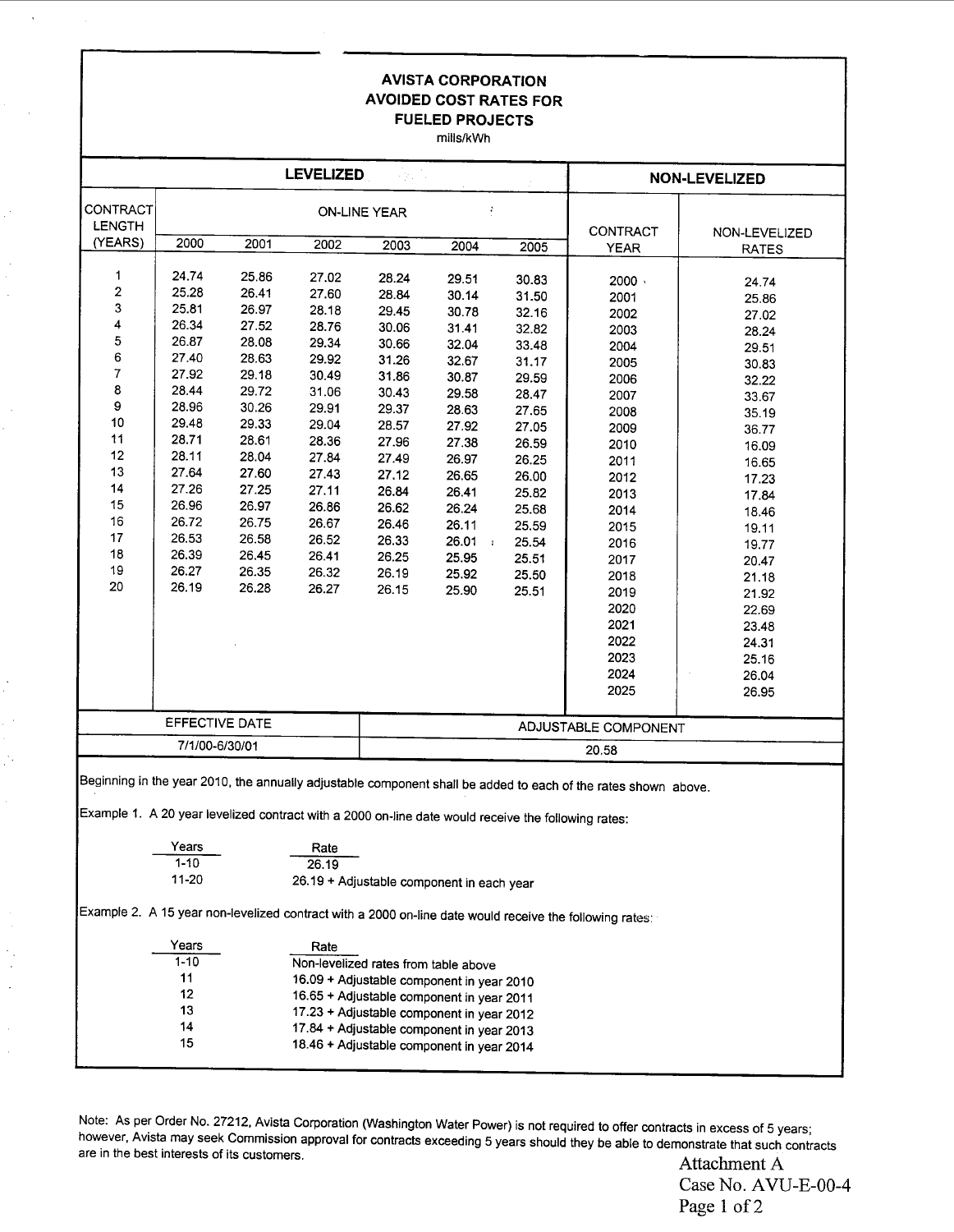#### AVISTA CORPORATION AVOIDED COST RATES FOR NON-FUELED PROJECTS mills/kWh

|                                                          |                                                                                        |                                                                                        | <b>LEVELIZED</b>                                                                       |                                                                                        | <b>NON-LEVELIZED</b>                                                                   |                                                                                        |                                                                                                                              |                                                                                                                                                          |
|----------------------------------------------------------|----------------------------------------------------------------------------------------|----------------------------------------------------------------------------------------|----------------------------------------------------------------------------------------|----------------------------------------------------------------------------------------|----------------------------------------------------------------------------------------|----------------------------------------------------------------------------------------|------------------------------------------------------------------------------------------------------------------------------|----------------------------------------------------------------------------------------------------------------------------------------------------------|
| <b>CONTRACT</b><br><b>LENGTH</b>                         |                                                                                        |                                                                                        |                                                                                        | <b>ON-LINE YEAR</b>                                                                    |                                                                                        |                                                                                        | <b>CONTRACT</b>                                                                                                              | NON-LEVELIZED                                                                                                                                            |
| (YEARS)                                                  | 2000                                                                                   | 2001                                                                                   | 2002                                                                                   | 2003                                                                                   | 2004                                                                                   | 2005                                                                                   | <b>YEAR</b>                                                                                                                  | <b>RATES</b>                                                                                                                                             |
| 1<br>2<br>3<br>4<br>5<br>6<br>$\overline{7}$<br>8        | 24.74<br>25.28<br>25.81<br>26.34<br>26.87<br>27.40<br>27.92<br>28.44                   | 25.86<br>26.41<br>26.97<br>27.52<br>28.08<br>28.63<br>29.18<br>29.72                   | 27.02<br>27.60<br>28.18<br>28.76<br>29.34<br>29.92<br>30.49<br>31.06                   | 28.24<br>28.84<br>29.45<br>30.06<br>30.66<br>31.26<br>31.86<br>33.78                   | 29.51<br>30.14<br>30.78<br>31.41<br>32.04<br>32.67<br>34.88<br>36.77                   | 30.83<br>31.50<br>32.16<br>32.82<br>33.48<br>36.07<br>38.21<br>40.06                   | 2000<br>2001<br>2002<br>2003<br>2004<br>2005<br>2006<br>2007                                                                 | 24.74<br>25.86<br>27.02<br>28.24<br>29.51<br>30.83<br>32.22<br>33.67                                                                                     |
| 9<br>10                                                  | 28.96<br>29.48                                                                         | 30.26<br>31.76                                                                         | 32.74<br>34.26                                                                         | 35.46<br>36.99                                                                         | 38.45<br>39.98                                                                         | 41.73<br>43.26                                                                         | 2008<br>2009                                                                                                                 | 35.19                                                                                                                                                    |
| 11<br>12<br>13<br>14<br>15<br>16<br>17<br>18<br>19<br>20 | 30.81<br>32.05<br>33.21<br>34.31<br>35.36<br>36.36<br>37.33<br>38.26<br>39.17<br>40.05 | 33.12<br>34.39<br>35.59<br>36.72<br>37.80<br>38.84<br>39.84<br>40.82<br>41.76<br>42.68 | 35.65<br>36.94<br>38.17<br>39.33<br>40.45<br>41.52<br>42.56<br>43.57<br>44.56<br>45.51 | 38.40<br>39.72<br>40.97<br>42.17<br>43.32<br>44.43<br>45.51<br>46.56<br>47.58<br>48.58 | 41.41<br>42.75<br>44.03<br>45.26<br>46.44<br>47.58<br>48.70<br>49.78<br>50.84<br>51.88 | 44.70<br>46.06<br>47.36<br>48.61<br>49.82<br>51.00<br>52.15<br>53.28<br>54.38<br>55.46 | 2010<br>2011<br>2012<br>2013<br>2014<br>2015<br>2016<br>2017<br>2018<br>2019<br>2020<br>2021<br>2022<br>2023<br>2024<br>2025 | 36.77<br>52.94<br>55.72<br>58.64<br>61.73<br>64.99<br>68.43<br>72.05<br>75.88<br>79.92<br>84.19<br>88.69<br>93.45<br>98.47<br>103.77<br>109.37<br>115.28 |

Note: As per Order No. 27212, Avista Corporation (Washington Water Power) is not required to offer contracts in excess of 5 years; however, Avista may seek Commission approval for contracts exceeding 5 years should they be able to demonstrate that such contracts are in the best interests of its customers.<br>Attachment A

Case No. AVU-E-00-4 Page 2 of 2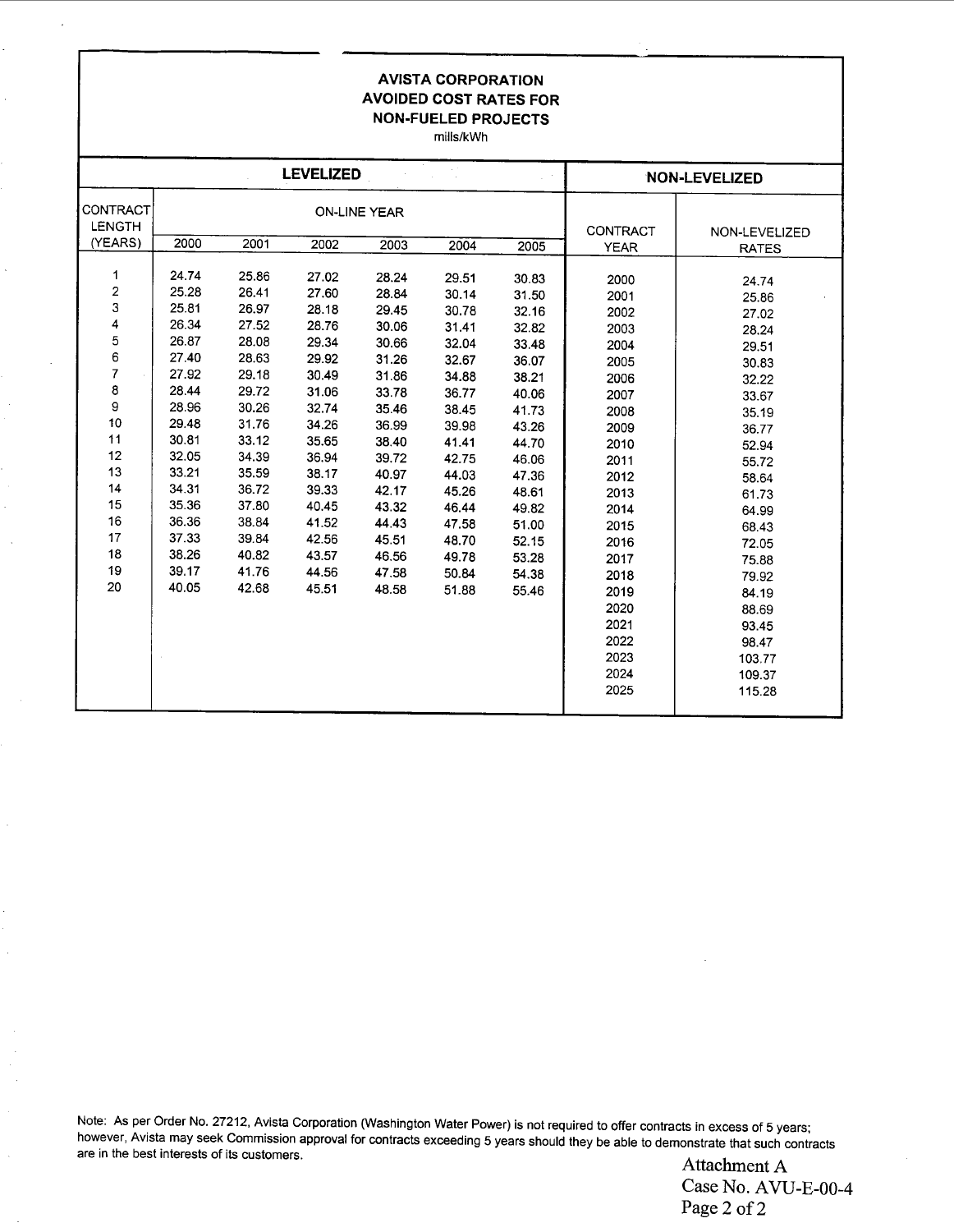# IDAHO POWER COMPANY AVOIDED COST RATES FOR FUELED PROJECTS

|                                                                                                                                                                                                                       | <b>LEVELIZED</b>                               |       |                                           |       |       |       |                      | <b>NON-LEVELIZED</b> |  |  |
|-----------------------------------------------------------------------------------------------------------------------------------------------------------------------------------------------------------------------|------------------------------------------------|-------|-------------------------------------------|-------|-------|-------|----------------------|----------------------|--|--|
| <b>CONTRACT</b><br>LENGTH                                                                                                                                                                                             | <b>ON-LINE YEAR</b>                            |       |                                           |       |       |       |                      |                      |  |  |
| (YEARS)                                                                                                                                                                                                               | 2000                                           | 2001  | 2002                                      | 2003  | 2004  | 2005  | <b>CONTRACT</b>      | NON-LEVELIZED        |  |  |
|                                                                                                                                                                                                                       |                                                |       |                                           |       |       |       | <b>YEAR</b>          | <b>RATES</b>         |  |  |
| 1                                                                                                                                                                                                                     | 11.85                                          | 12.26 | 12.69                                     | 13.13 | 13.59 | 14.07 | 2000                 |                      |  |  |
| $\overline{\mathbf{c}}$                                                                                                                                                                                               | 12.04                                          | 12.47 | 12.90                                     | 13.35 | 13.82 | 14.30 | 2001                 | 11.85                |  |  |
| 3                                                                                                                                                                                                                     | 12.24                                          | 12.67 | 13.11                                     | 13.57 | 14.05 | 14.54 | 2002                 | 12.26                |  |  |
| 4                                                                                                                                                                                                                     | 12.44                                          | 12.87 | 13.32                                     | 13.79 | 14.27 | 14.77 | 2003                 | 12.69<br>13.13       |  |  |
| 5                                                                                                                                                                                                                     | 12.63                                          | 13.07 | 13.53                                     | 14.00 | 14.49 | 15.00 | 2004                 | 13.59                |  |  |
| 6                                                                                                                                                                                                                     | 12.82                                          | 13.27 | 13.73                                     | 14.21 | 14.71 | 15.22 | 2005                 | 14.07                |  |  |
| $\overline{7}$                                                                                                                                                                                                        | 13.01                                          | 13.46 | 13.93                                     | 14.42 | 14.92 | 15.45 | 2006                 | 14.56                |  |  |
| 8                                                                                                                                                                                                                     | 13.19                                          | 13.65 | 14.13                                     | 14.63 | 15.14 | 15.67 | 2007                 | 15.07                |  |  |
| 9                                                                                                                                                                                                                     | 13.38                                          | 13.84 | 14.33                                     | 14.83 | 15.35 | 15.89 | 2008                 | 15.60                |  |  |
| 10                                                                                                                                                                                                                    | 13.56                                          | 14.03 | 14.52                                     | 15.03 | 15.56 | 16.10 | 2009                 | 16.14                |  |  |
| 11                                                                                                                                                                                                                    | 13.73                                          | 14.21 | 14.71                                     | 15.23 | 15.76 | 16.31 | 2010                 | 16.71                |  |  |
| 12                                                                                                                                                                                                                    | 13.91                                          | 14.40 | 14.90                                     | 15.42 | 15.96 | 16.52 | 2011                 | 17.29                |  |  |
| 13                                                                                                                                                                                                                    | 14.08                                          | 14.57 | 15.08                                     | 15.61 | 16.16 | 16.72 | 2012                 | 17.90                |  |  |
| 14                                                                                                                                                                                                                    | 14.25                                          | 14.75 | 15.26                                     | 15.80 | 16.35 | 16.92 | 2013                 | 18.53                |  |  |
| 15                                                                                                                                                                                                                    | 14.41                                          | 14.92 | 15.44                                     | 15.98 | 16.54 | 17.12 | 2014                 | 19.17                |  |  |
| 16                                                                                                                                                                                                                    | 14.58                                          | 15.09 | 15.61                                     | 16.16 | 16.73 | 17.31 | 2015                 | 19.85                |  |  |
| 17                                                                                                                                                                                                                    | 14.73                                          | 15.25 | 15.78                                     | 16.34 | 16.91 | 17.50 | 2016                 | 20.54                |  |  |
| 18                                                                                                                                                                                                                    | 14.89                                          | 15.41 | 15.95                                     | 16.51 | 17.09 | 17.68 | 2017                 | 21.26                |  |  |
| 19                                                                                                                                                                                                                    | 15.04                                          | 15.57 | 16.11                                     | 16.68 | 17.26 | 17.86 | 2018                 | 22.00                |  |  |
| 20                                                                                                                                                                                                                    | 15.19                                          | 15.72 | 16.27                                     | 16.84 | 17.43 | 18.04 | 2019                 | 22.78                |  |  |
|                                                                                                                                                                                                                       |                                                |       |                                           |       |       |       | 2020                 | 23.57                |  |  |
|                                                                                                                                                                                                                       |                                                |       |                                           |       |       |       | 2021                 | 24.40                |  |  |
|                                                                                                                                                                                                                       |                                                |       |                                           |       |       |       | 2022                 | 25.25                |  |  |
|                                                                                                                                                                                                                       |                                                |       |                                           |       |       |       | 2023                 | 26.14                |  |  |
|                                                                                                                                                                                                                       |                                                |       |                                           |       |       |       | 2024                 | 27.05                |  |  |
|                                                                                                                                                                                                                       |                                                |       |                                           |       |       |       | 2025                 | 28.00                |  |  |
|                                                                                                                                                                                                                       |                                                |       |                                           |       |       |       |                      |                      |  |  |
|                                                                                                                                                                                                                       | EFFECTIVE DATE                                 |       |                                           |       |       |       | ADJUSTABLE COMPONENT |                      |  |  |
|                                                                                                                                                                                                                       | 7/1/00-6/30/01                                 |       |                                           | 20.58 |       |       |                      |                      |  |  |
| Beginning in the year 2000, the annually adjustable component shall be added to each of the rates shown above.<br>Example 1. A 20 year levelized contract with a 2000 on-line date would receive the following rates: |                                                |       |                                           |       |       |       |                      |                      |  |  |
|                                                                                                                                                                                                                       | Years                                          |       | Rate                                      |       |       |       |                      |                      |  |  |
|                                                                                                                                                                                                                       | 1                                              |       | $15.19 + 20.58$                           |       |       |       |                      |                      |  |  |
|                                                                                                                                                                                                                       | $2 - 20$                                       |       | 15.19 + Adjustable component in each year |       |       |       |                      |                      |  |  |
| Example 2. A 4 year non-levelized contract with a 2000 on-line date would receive the following rates:                                                                                                                |                                                |       |                                           |       |       |       |                      |                      |  |  |
|                                                                                                                                                                                                                       | Years<br>Rate                                  |       |                                           |       |       |       |                      |                      |  |  |
|                                                                                                                                                                                                                       | $11.85 + 20.58$                                |       |                                           |       |       |       |                      |                      |  |  |
|                                                                                                                                                                                                                       | 2                                              |       | 12.26 + Adjustable component in year 2001 |       |       |       |                      |                      |  |  |
|                                                                                                                                                                                                                       | 3                                              |       | 12.69 + Adjustable component in year 2002 |       |       |       |                      |                      |  |  |
|                                                                                                                                                                                                                       | 4<br>13.13 + Adjustable component in year 2003 |       |                                           |       |       |       |                      |                      |  |  |

Note: As per Order No. 27111 , Idaho Power is not required to offer contracts in excess of 5 years; however, Idaho Power may seek Commission approval for contracts exceeding 5 years should they be able to demonstrate that such contracts are in the best interests of its customers. Attachment B

Case No. IPC-E-00-7 Page 1 of 2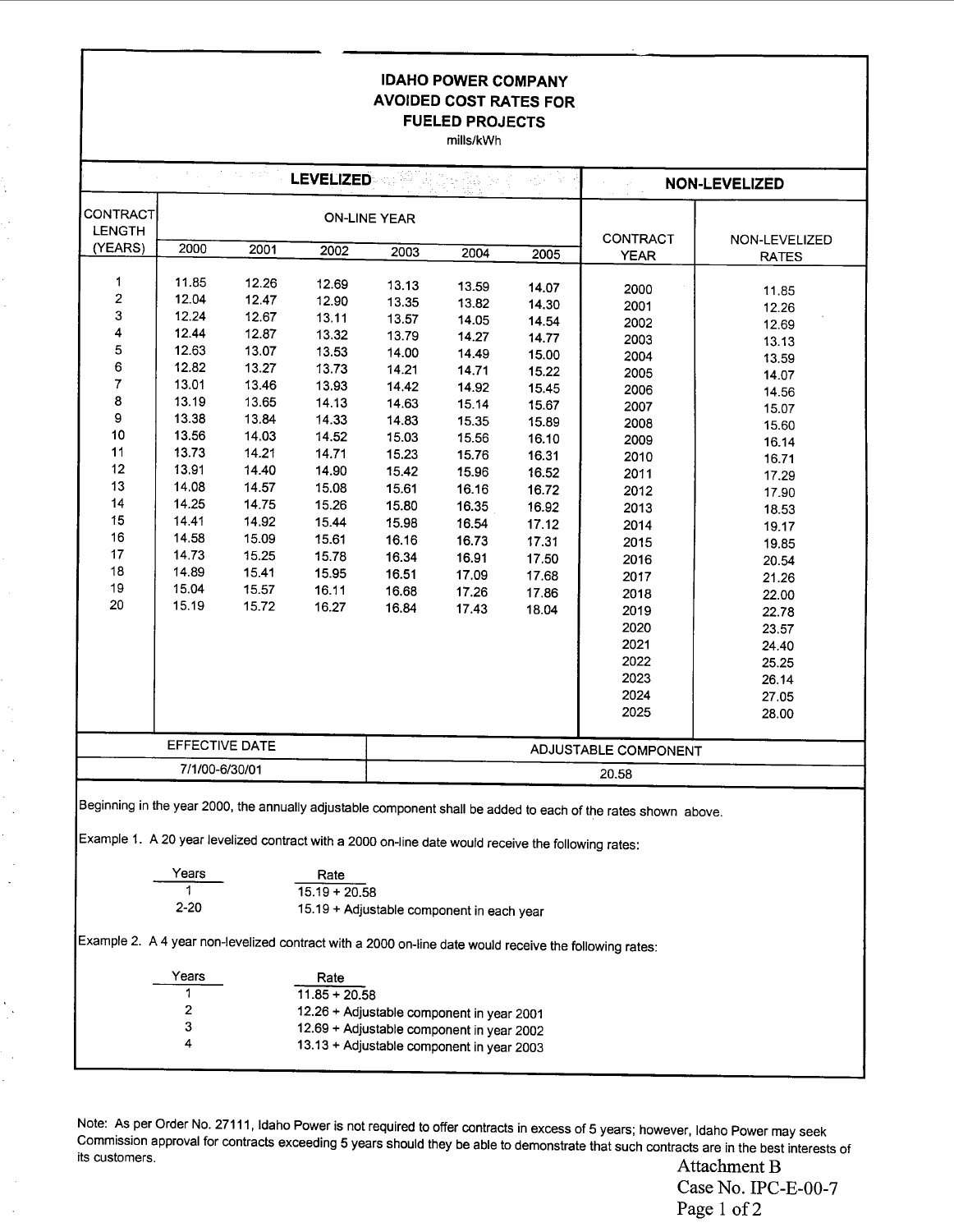## IDAHO POWER COMPANY AVOIDED COST RATES FOR NON.FUELED PROJECTS

mills/kWh

|                    | <b>LEVELIZED</b> |       |       |                     |       |       |                 | <b>NON-LEVELIZED</b> |
|--------------------|------------------|-------|-------|---------------------|-------|-------|-----------------|----------------------|
| CONTRACT<br>LENGTH |                  |       |       | <b>ON-LINE YEAR</b> |       |       | <b>CONTRACT</b> | NON-LEVELIZED        |
| (YEARS)            | 2000             | 2001  | 2002  | 2003                | 2004  | 2005  | <b>YEAR</b>     | <b>RATES</b>         |
|                    |                  |       |       |                     |       |       |                 |                      |
| 1                  | 32.43            | 34.08 | 35.81 | 37.64               | 39.57 | 41.61 | 2000            | 32.43                |
| 2<br>3             | 33.21            | 34.91 | 36.69 | 38.57               | 40.55 | 42.63 | 2001            | 34.08                |
|                    | 34.01            | 35.74 | 37.57 | 39.49               | 41.52 | 43.66 | 2002            | 35.81                |
| 4                  | 34.80            | 36.58 | 38.45 | 40.42               | 42.50 | 44.70 | 2003            | 37.64                |
| 5                  | 35.59            | 37.41 | 39.33 | 41.35               | 43.48 | 45.73 | 2004            | 39.57                |
| 6                  | 36.39            | 38.25 | 40.22 | 42.28               | 44.47 | 46.77 | 2005            | 41.61                |
| $\overline{7}$     | 37.19            | 39.09 | 41.10 | 43.22               | 45.45 | 47.80 | 2006            | 43.75                |
| 8                  | 37.98            | 39.93 | 41.98 | 44.15               | 46.43 | 48.84 | 2007            | 46.01                |
| 9                  | 38.77            | 40.77 | 42.86 | 45.08               | 47.41 | 49.87 | 2008            | 48.40                |
| 10                 | 39.56            | 41.60 | 43.74 | 46.01               | 48.39 | 50.91 | 2009            | 50.91                |
| 11                 | 40.35            | 42.43 | 44.62 | 46.93               | 49.37 | 51.93 | 2010            | 53.56                |
| 12                 | 41.14            | 43.26 | 45.50 | 47.85               | 50.34 | 52.96 | 2011            | 56.36                |
| 13                 | 41.92            | 44.08 | 46.36 | 48.77               | 51.30 | 53.98 | 2012            | 59.31                |
| 14                 | 42.70            | 44.90 | 47.23 | 49.68               | 52.27 | 54.99 | 2013            | 62.42                |
| 15                 | 43.47            | 45.72 | 48.09 | 50.59               | 53.22 | 56.00 | 2014            | 65.70                |
| 16                 | 44.23            | 46.52 | 48.94 | 51.48               | 54.17 | 57.00 | 2015            | 69.17                |
| 17                 | 44.99            | 47.32 | 49.78 | 52.37               | 55.11 | 57.99 | 2016            | 72.82                |
| 18                 | 45.75            | 48.12 | 50.62 | 53.26               | 56.04 | 58.98 | 2017            | 76.68                |
| 19                 | 46.49            | 48.90 | 51.45 | 54.13               | 56.96 | 59.95 | 2018            | 80.75                |
| 20                 | 47.23            | 49.68 | 52.27 | 55.00               | 57.88 | 60.91 | 2019            | 85.04                |
|                    |                  |       |       |                     |       |       | 2020            | 89.58                |
|                    |                  |       |       |                     |       |       | 2021            | 94.36                |
|                    |                  |       |       |                     |       |       | 2022            | 99.41                |
|                    |                  |       |       |                     |       |       | 2023            |                      |
|                    |                  |       |       |                     |       |       | 2024            | 104.75               |
|                    |                  |       |       |                     |       |       |                 | 110.38               |
|                    |                  |       |       |                     |       |       | 2025            | 116.33               |
|                    |                  |       |       |                     |       |       |                 |                      |

Note: As per Order No. 27111, Idaho Power is not required to offer contracts in excess of 5 years; however, Idaho Power may seek Commission approval for contracts exceeding 5 years should they be able to demonstrate that such contracts are in the best interests of its customers. Attachment B

Case No. IPC-E-00-7 Page 2 of 2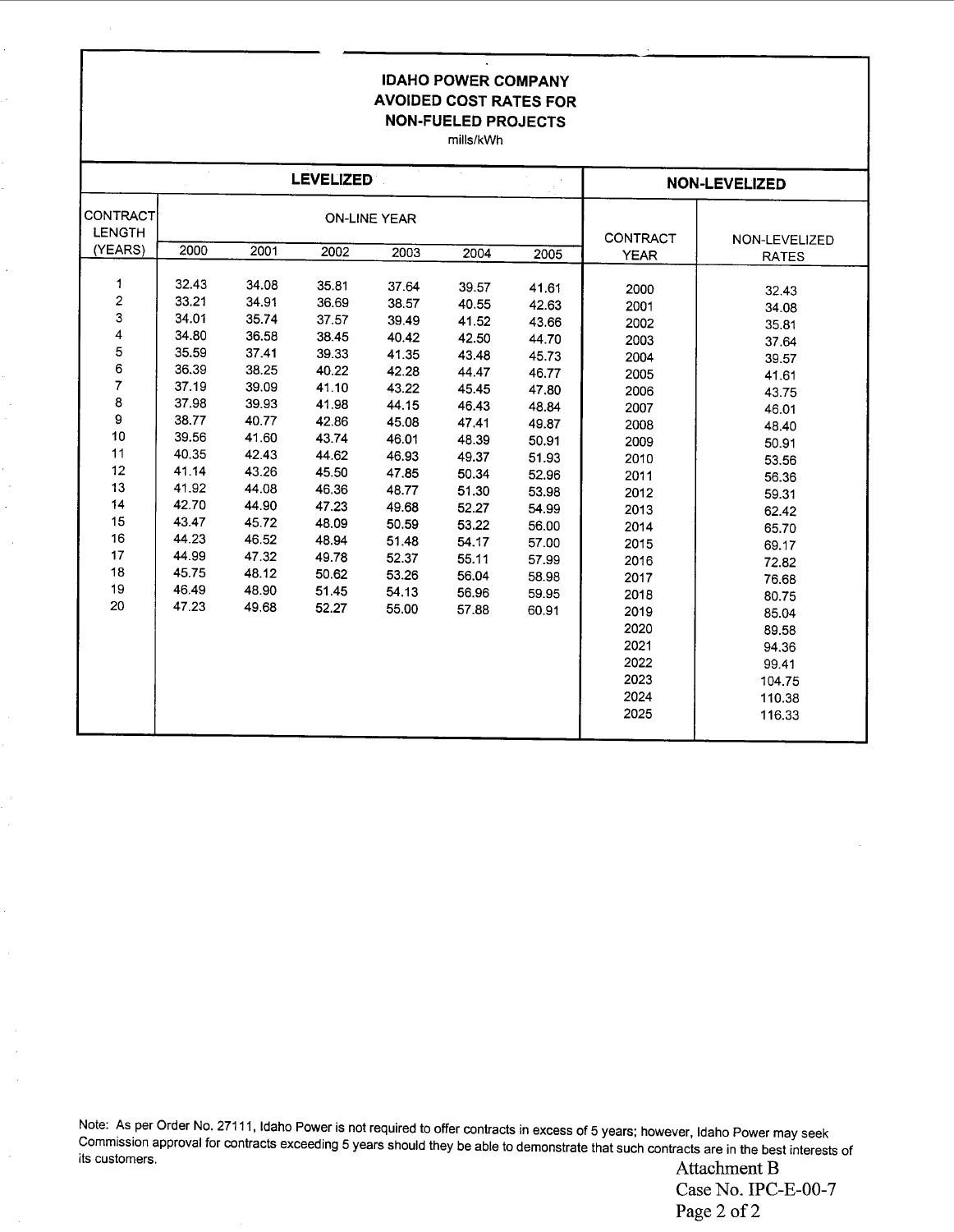#### PACIFICORP AVOIDED COST RATES FOR FUELED PROJECTS mills/kWh

|                                                                                                     |                                                                                             |       | <b>LEVELIZED</b>    | <b>NON-LEVELIZED</b> |                                           |       |                                                                                                                |              |  |
|-----------------------------------------------------------------------------------------------------|---------------------------------------------------------------------------------------------|-------|---------------------|----------------------|-------------------------------------------|-------|----------------------------------------------------------------------------------------------------------------|--------------|--|
| CONTRACT<br><b>LENGTH</b>                                                                           |                                                                                             |       | <b>ON-LINE YEAR</b> | CONTRACT             | NON-LEVELIZED                             |       |                                                                                                                |              |  |
| (YEARS)                                                                                             | 2000                                                                                        | 2001  | 2002                | 2003                 | 2004                                      | 2005  | <b>YEAR</b>                                                                                                    | <b>RATES</b> |  |
|                                                                                                     |                                                                                             |       |                     |                      |                                           |       |                                                                                                                |              |  |
| 1                                                                                                   | 12.15                                                                                       | 12.58 | 13.02               | 13.47                | 13.95                                     | 14.43 | 2000                                                                                                           | 12.15        |  |
| 2                                                                                                   | 12.35                                                                                       | 12.79 | 13.23               | 13.70                | 14.18                                     | 14.67 | 2001                                                                                                           | 12.58        |  |
| 3                                                                                                   | 12.55                                                                                       | 12.99 | 13.45               | 13.92                | 14.41                                     | 14.91 | 2002                                                                                                           | 13.02        |  |
| 4                                                                                                   | 12.75                                                                                       | 13.20 | 13.66               | 14.14                | 14.63                                     | 15.15 | 2003                                                                                                           | 13.47        |  |
| 5                                                                                                   | 12.95                                                                                       | 13.40 | 13.87               | 14.35                | 14.86                                     | 15.38 | 2004                                                                                                           | 13.95        |  |
| 6                                                                                                   | 13.14                                                                                       | 13.60 | 14.07               | 14.57                | 15.08                                     | 15.60 | 2005                                                                                                           | 14.43        |  |
| 7                                                                                                   | 13.33                                                                                       | 13.79 | 14.28               | 14.78                | 15.29                                     | 15.83 | 2006                                                                                                           | 14.94        |  |
| 8                                                                                                   | 13.51                                                                                       | 13.98 | 14.47               | 14.98                | 15.51                                     | 16.05 | 2007                                                                                                           | 15.46        |  |
| 9                                                                                                   | 13.69                                                                                       | 14.17 | 14.67               | 15.18                | 15.71                                     | 16.26 | 2008                                                                                                           | 16.00        |  |
| 10                                                                                                  | 13.87                                                                                       | 14.36 | 14.86               | 15.38                | 15.92                                     | 16.48 | 2009                                                                                                           | 16.56        |  |
| 11                                                                                                  | 14.04                                                                                       | 14.54 | 15.05               | 15.57                | 16.12                                     | 16.68 | 2010                                                                                                           | 17.14        |  |
| 12                                                                                                  | 14.21                                                                                       | 14.71 | 15.23               | 15.76                | 16.31                                     | 16.88 | 2011                                                                                                           | 17.75        |  |
| 13                                                                                                  | 14.38                                                                                       | 14.88 | 15.41               | 15.95                | 16.50                                     | 17.08 | 2012                                                                                                           | 18.37        |  |
| 14                                                                                                  | 14.54                                                                                       | 15.05 | 15.58               | 16.13                | 16.69                                     | 17.27 | 2013                                                                                                           | 19.01        |  |
| 15                                                                                                  | 14.70                                                                                       | 15.22 | 15.75               | 16.30                | 16.87                                     | 17.46 | 2014                                                                                                           | 19.68        |  |
| 16                                                                                                  | 14.86                                                                                       | 15.38 | 15.91               | 16.47                | 17.05                                     | 17.65 | 2015                                                                                                           | 20.37        |  |
| 17                                                                                                  | 15.01                                                                                       | 15.53 | 16.07               | 16.64                | 17.22                                     | 17.82 | 2016                                                                                                           | 21.08        |  |
| 18                                                                                                  | 15.15                                                                                       | 15.68 | 16.23               | 16.80                | 17.39                                     | 18.00 | 2017                                                                                                           | 21.82        |  |
| 19                                                                                                  | 15.29                                                                                       | 15.83 | 16.38               | 16.96                | 17.55                                     | 18.16 | 2018                                                                                                           | 22.58        |  |
| 20                                                                                                  | 15.43                                                                                       | 15.97 | 16.53               | 17.11                | 17.71                                     | 18.33 | 2019                                                                                                           | 23.37        |  |
|                                                                                                     |                                                                                             |       |                     |                      |                                           |       | 2020                                                                                                           | 24.19        |  |
|                                                                                                     |                                                                                             |       |                     |                      |                                           |       | 2021                                                                                                           | 25.04        |  |
|                                                                                                     |                                                                                             |       |                     |                      |                                           |       | 2022                                                                                                           | 25.92        |  |
|                                                                                                     |                                                                                             |       |                     |                      |                                           |       | 2023                                                                                                           | 26.83        |  |
|                                                                                                     |                                                                                             |       |                     |                      |                                           |       | 2024                                                                                                           | 27.77        |  |
|                                                                                                     |                                                                                             |       |                     |                      |                                           |       | 2025                                                                                                           | 28.74        |  |
|                                                                                                     | EFFECTIVE DATE                                                                              |       |                     |                      |                                           |       | ADJUSTABLE COMPONENT                                                                                           |              |  |
|                                                                                                     | 7/1/00-6/30/01                                                                              |       |                     | 20.58                |                                           |       |                                                                                                                |              |  |
| Example 1. A 20 year levelized contract with a 2000 on-line date would receive the following rates: |                                                                                             |       |                     |                      |                                           |       | Beginning in the year 2000, the annually adjustable component shall be added to each of the rates shown above. |              |  |
|                                                                                                     | Years                                                                                       |       | Rate                |                      |                                           |       |                                                                                                                |              |  |
|                                                                                                     |                                                                                             |       | $15.43 + 20.58$     |                      |                                           |       |                                                                                                                |              |  |
|                                                                                                     | $2 - 20$                                                                                    |       |                     |                      | 15.43 + Adjustable component in each year |       |                                                                                                                |              |  |
|                                                                                                     |                                                                                             |       |                     |                      |                                           |       | Example 2. A 4 year non-levelized contract with a 2000 on-line date would receive the following rates:         |              |  |
|                                                                                                     | Years                                                                                       |       | Rate                |                      |                                           |       |                                                                                                                |              |  |
|                                                                                                     | 1                                                                                           |       | $12.15 + 20.58$     |                      |                                           |       |                                                                                                                |              |  |
|                                                                                                     | 2                                                                                           |       |                     |                      | 12.58 + Adjustable component in year 2001 |       |                                                                                                                |              |  |
|                                                                                                     | 3                                                                                           |       |                     |                      |                                           |       |                                                                                                                |              |  |
|                                                                                                     | 13.02 + Adjustable component in year 2002<br>4<br>13.47 + Adjustable component in year 2003 |       |                     |                      |                                           |       |                                                                                                                |              |  |

Note: As per Order No. 27213, PacifiCorp is not required to offer contracts in excess of 5 years; however, PacifiCorp may seek Commission approval for contracts exceeding 5 years should they be able to demonstrate that such contracts are in the best interests of its customers.<br>Attachment C

Case No. UPL-E-00-2 Page 1 of 2